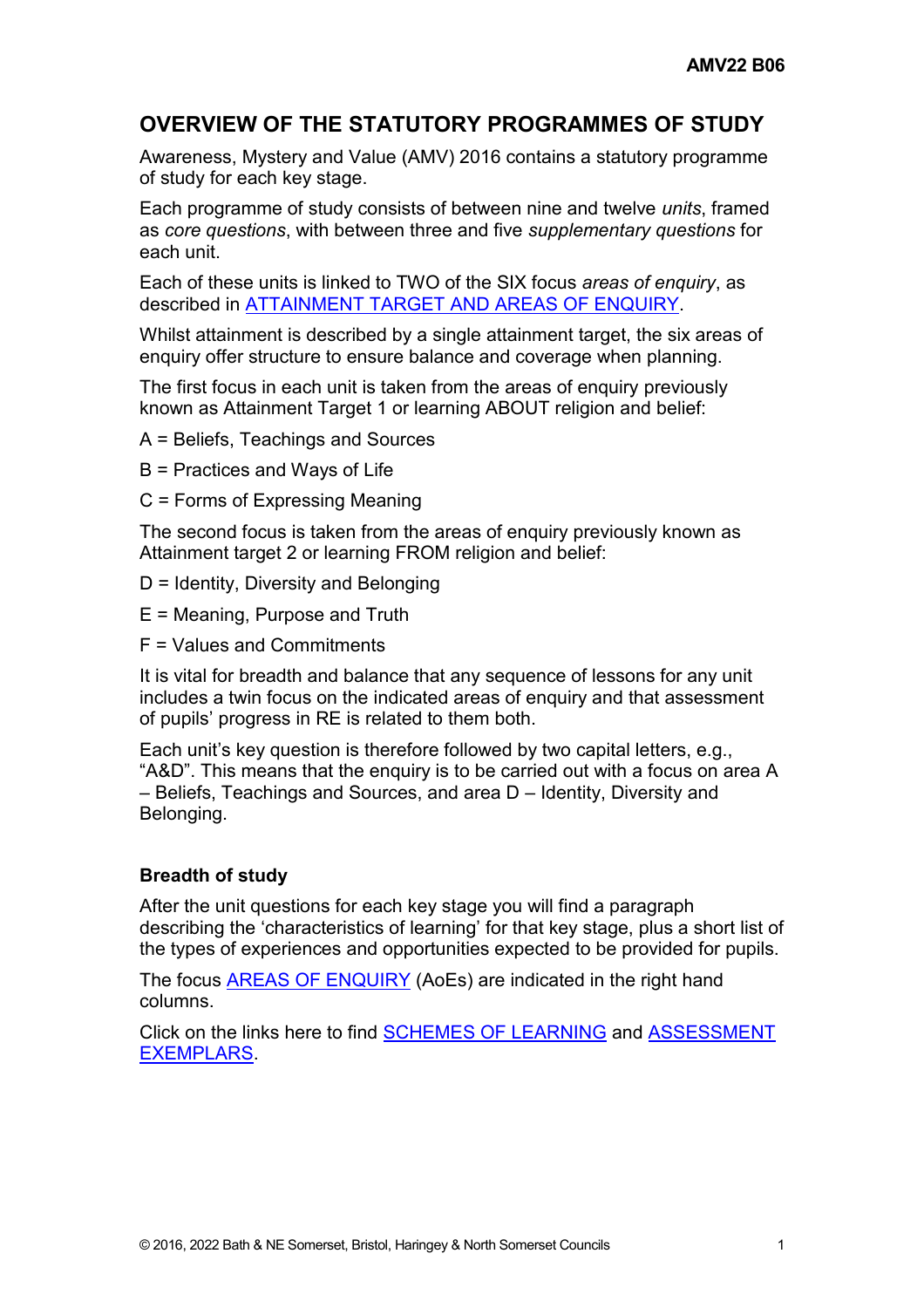# **Reception & Key Stage 1**

|    | <b>Study Unit Question</b>                    | <b>AoE</b> |
|----|-----------------------------------------------|------------|
| 1. | Who are we?                                   | A&D        |
| 2. | Why are some times special?                   | B&E        |
| 3. | Why are some stories special?                 | C&F        |
| 4. | Where do we belong?                           | B&D        |
| 5. | How do we celebrate our journey through life? | C&E        |
| 6. | How should we live our lives?                 | A&F        |
| 7. | Why are some places special?                  | C&D        |
| 8. | Why is our world special?                     | A&E        |
| 9. | Why is Jesus important?                       | B&F        |

# **Key Stage 2**

|     | <b>Study Unit Question</b>                                    | <b>AoE</b>       |
|-----|---------------------------------------------------------------|------------------|
| 1.  | What is important to me?                                      | A&D              |
| 2.  | What can we learn from the life and teaching of Jesus?        | B&E              |
| 3.  | Why do religious books and teachings matter?                  | C&F              |
| 4.  | What does it mean to belong to a religion? Christianity       | B&D              |
| 5.  | Why are some journeys and places special?                     | C&E              |
| 6.  | How do we make moral choices?                                 | A&F              |
| 7.  | How do people express their beliefs, identity and experience? | C&D              |
| 8.  | What do people believe about life?                            | A&E              |
| 9.  | How should we live and who can inspire us?                    | B&F              |
| 10. | What does it mean to belong to a religion? Hinduism           | B,D&E            |
| 11. | What does it mean to belong to a religion? Islam              | <b>B,D&amp;E</b> |
| 12. | What does it mean to belong to a religion? Judaism            | <b>B,D&amp;E</b> |